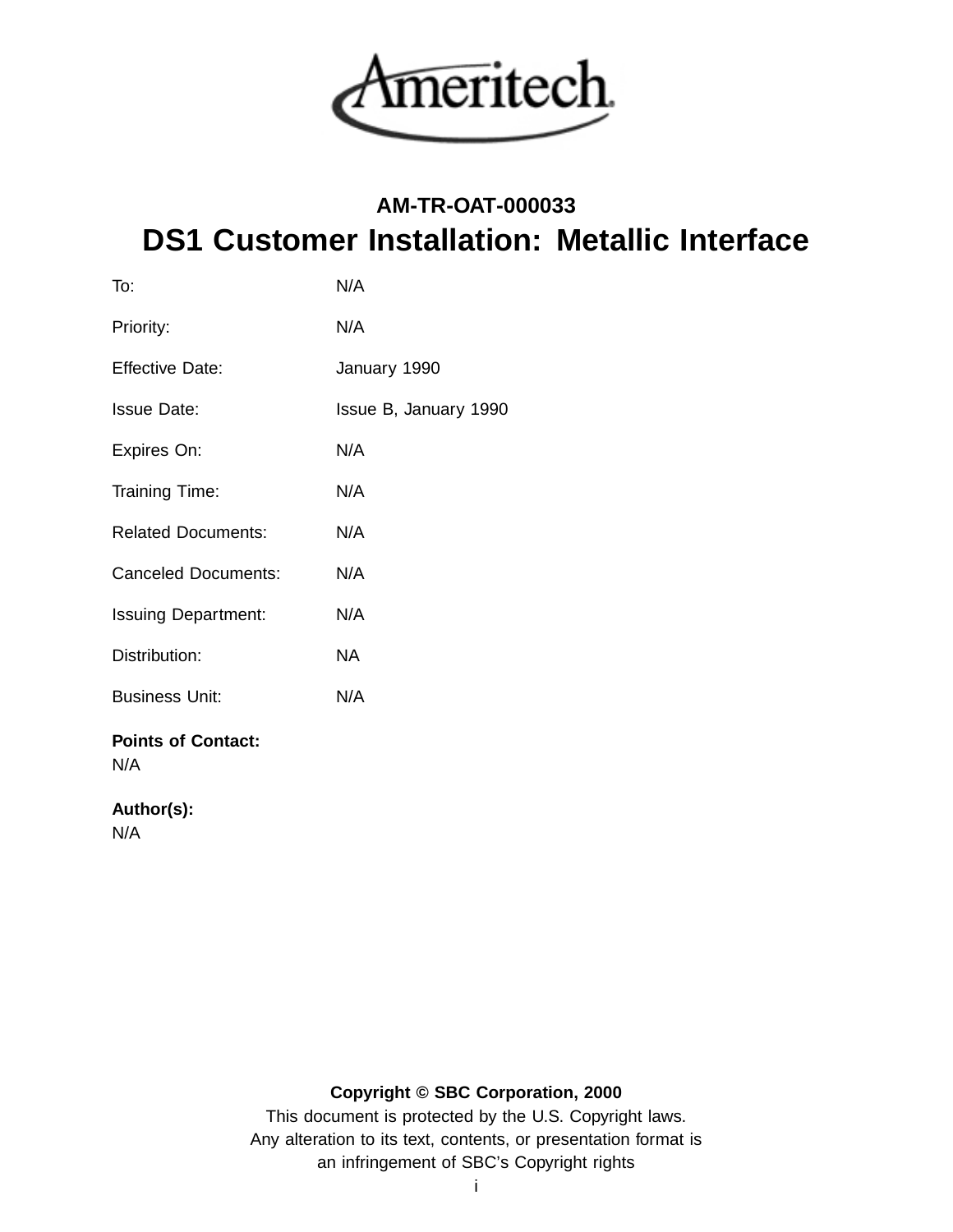## **Table of Contents**

| 1. | PURPOSE AND SCOPE             | 3              |
|----|-------------------------------|----------------|
|    | 1.1.                          | 3              |
| 2. | <b>INTRODUCTION</b>           | 3              |
| 3. | <b>INTERFACE DEFINITIONS</b>  | 3              |
|    | <b>NI</b><br>3.1.             | 3              |
|    | 3.2.<br>- CI                  | $\overline{4}$ |
|    | $3.3.$ SI                     | $\overline{4}$ |
| 4. | <b>DS1 METALLIC INTERFACE</b> | $\overline{4}$ |
| 5. | <b>DIAGRAMS</b>               | 5              |
|    | 6. KEY CONSIDERATIONS         | 8              |
| 7. | <b>REFERENCES</b>             | 8              |

# **Copyright © SBC Service, Inc. 2000**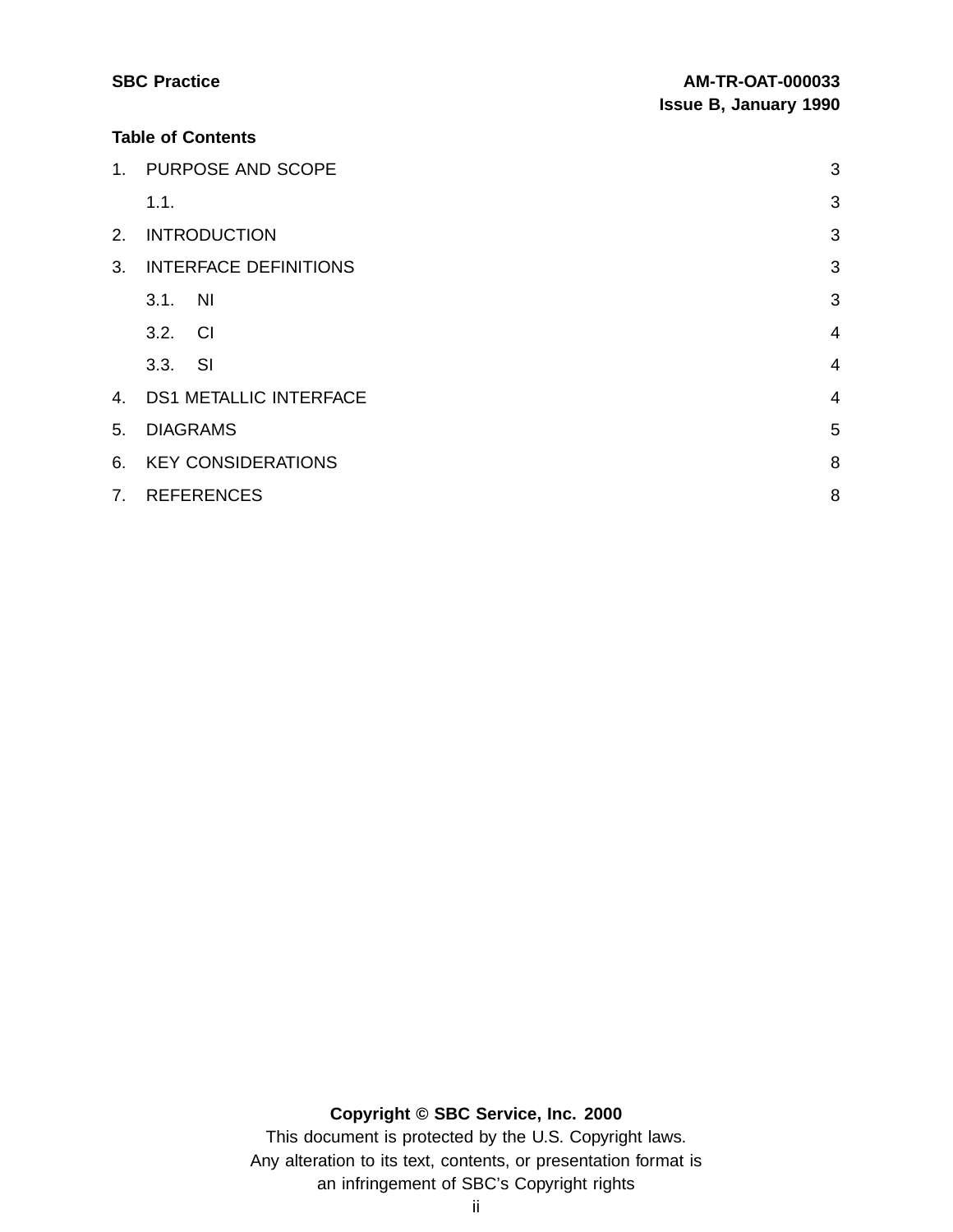## **TECHNICAL REFERENCE NOTICE**

This Technical Reference is published by Ameritech to provide a technical description of the DS1 Customer Installation: Metallic Interface

Ameritech reserves the right to revise this document for any reason including, but not limited to, conformity with standards promulgated by various agencies, utilization of advances in the state of the technical arts, or the reflection of changes in the design of any equipment, techniques or procedures described or referred to herein.

**AMERITECH MAKES NO REPRESENTATION OR WARRANTY, EXPRESS OR IMPLIED, WITH RESPECT TO THE SUFFICIENCY, ACCURACY, OR UTILITY OF ANY INFORMATION OR OPINION CONTAINED HEREIN. AMERITECH EXPRESSLY ADVISES THAT ANY USE OF OR RELIANCE UPON THIS TECHNICAL REFERENCE IS AT THE RISK OF THE USER AND THAT AMERITECH SHALL NOT BE LIABLE FOR ANY DAMAGE OR INJURY IN-CURRED BY ANY PERSON ARISING OUT OF THE SUFFICIENCY, ACCURACY, OR UTILITY OF ANY INFORMATION OR OPINION CONTAINED HEREIN.**

This document is not to be construed as a suggestion to any manufacturer to modify or change any of its products, nor does this document represent any commitment by Ameritech or any Ameritech operating company (AOC) to purchase any product, whether or not it provides the described characteristics.

Ameritech does not recommend products, and nothing contained herein is intended as a recommendation of any product to anyone.

Nothing contained herein shall be construed as conferring by implication, estoppel, or otherwise any license or right under any patent, whether or not the use of any information herein necessarily employs an invention of any existing or later issued patent.

Ameritech reserves the right not to offer any or all of these services and to withdraw any or all of them at any future time.

Document may be ordered from Ameritech by contacting the Document Order Center at (847) 248-4324.

#### **Copyright © SBC Service, Inc. 2000**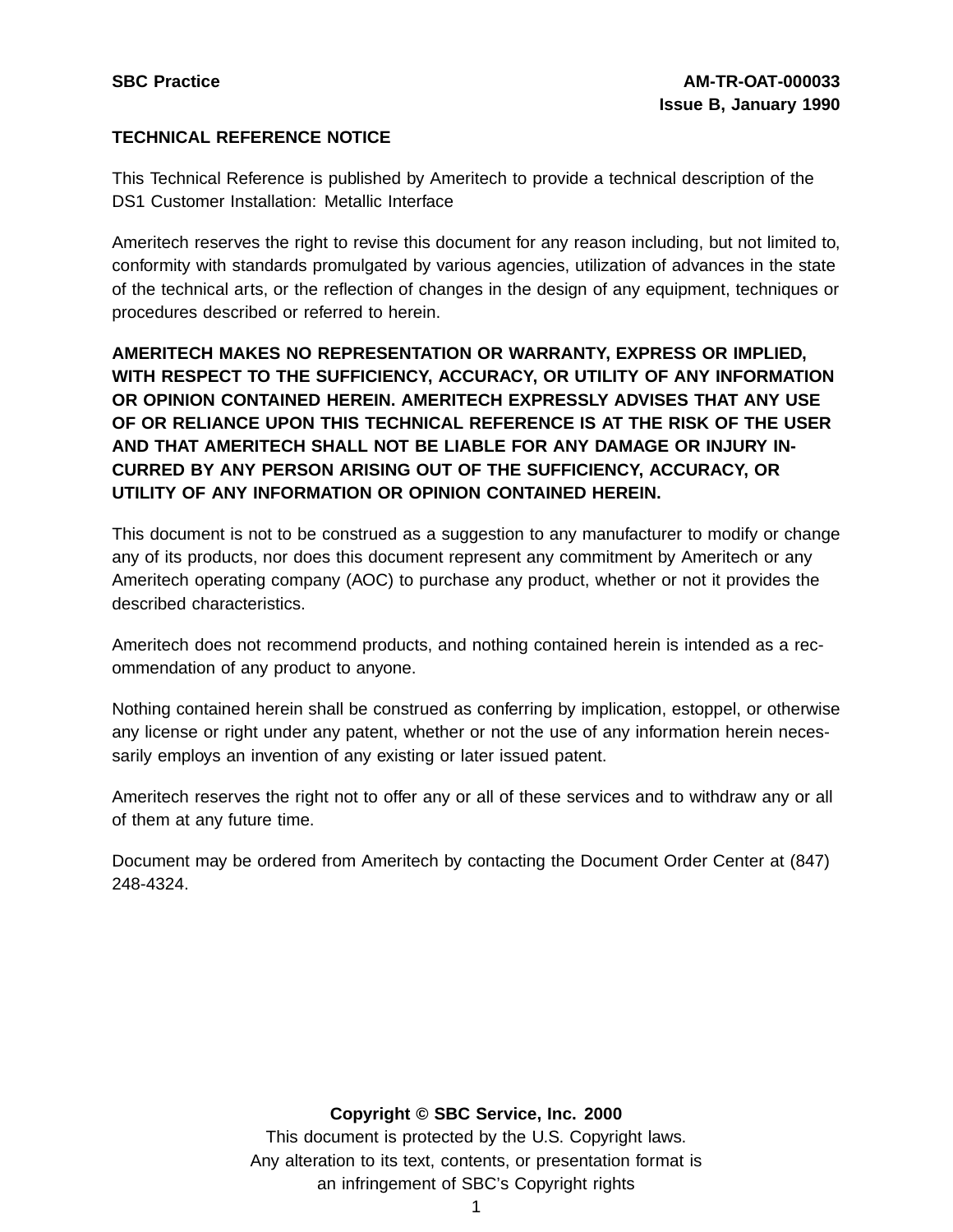## **Copyright © SBC Service, Inc. 2000**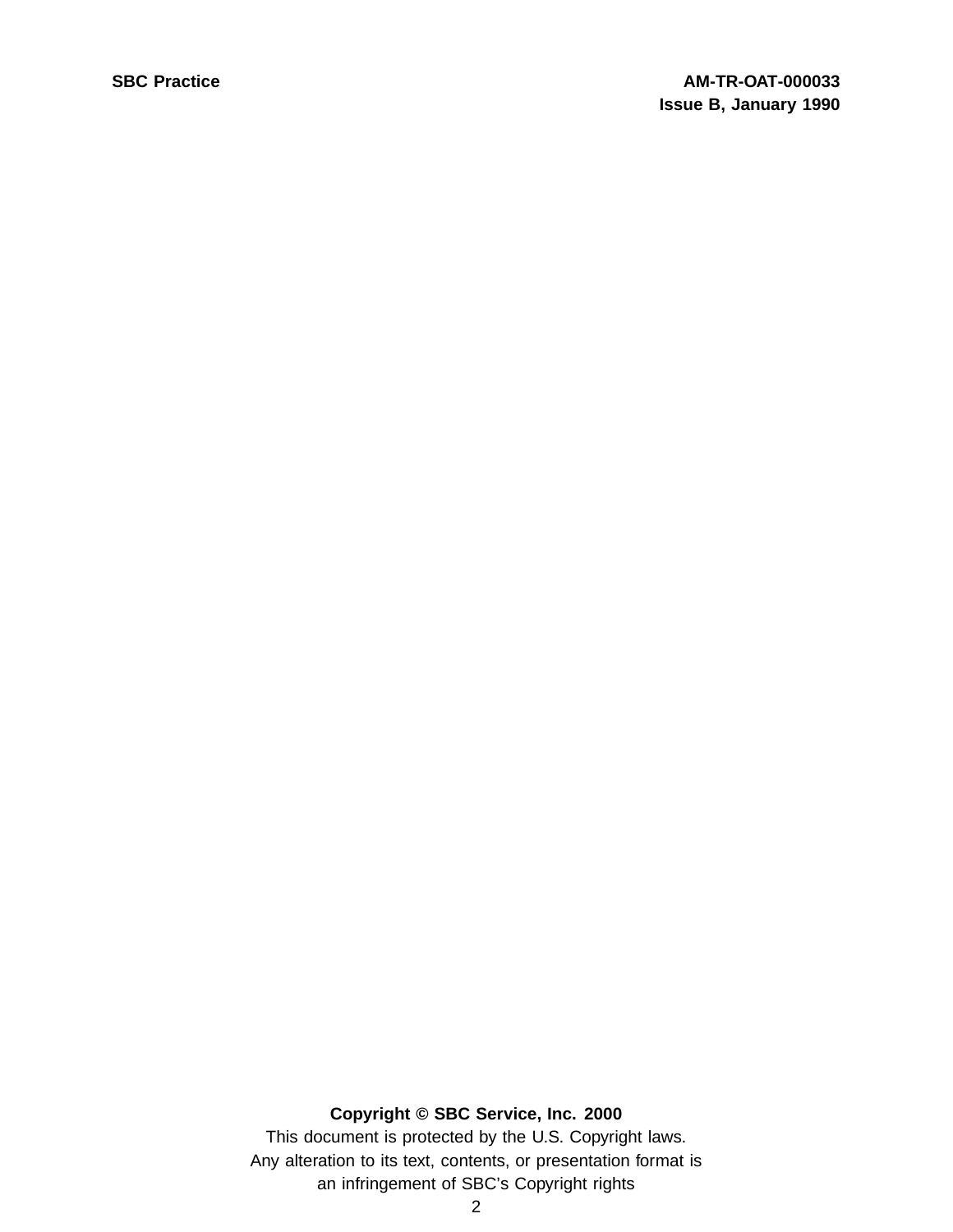## **1. PURPOSE AND SCOPE**

## **1.1.**

The primary purpose of this paper is to convey specific information contained in ANSI STAN-DARD T1.403-1989, as it applies in the Ameritech region. DS1 customer interface information supporting the ANSI standard may be found in Bellcore TR-NPL-000054: *High Capacity Digital* Service (1.544 Mb/s) Interface Generic Requirements for End Users. (See reference #1, Section 7. Design references currently in use by the industry may be found in AT&T Technical reference PUB 62411(A) entitled High Capacity Digital Service Channel Interface Specification. (See reference #2, Section 7.

Additional Ameritech documentation efforts may be required to provide implementation and design guidelines for the region. When available, this documentation will be referenced in this paragraph.

## **2. INTRODUCTION**

The DS1 (Digital Signal 1 [1.544 Mb/s]) Customer Installation Interface Standard was developed by the Exchange Carrier Standards Association, Carrier to Customer Installation Interfaces Technical Subcommittee, T1E1. The Subcommittee developed the standard to:

- Simplify the design and installation of CPE (Customer Premises Equipment)
- Provide an interface that is independent of transport technology
- Minimize the need for joint engineering between the user and serving carrier

## **3. INTERFACE DEFINITIONS**

The following are Ameritech's definitions for Technical Interfaces.

### **3.1. NI**

The NI (Network Interface) is the point of demarcation between telephone company communications facilities, terminal equipment, and/or protective apparatus and the Customer Owned Wire and Equipment. The Network Interface or demarcation point shall be located on the subscriber's side of the telephone company's protector, or the equivalent thereof in cases where a protector is not employed, as provided under the local telephone company's reasonable and non-discriminatory standard operating practices.

### **Copyright © SBC Service, Inc. 2000**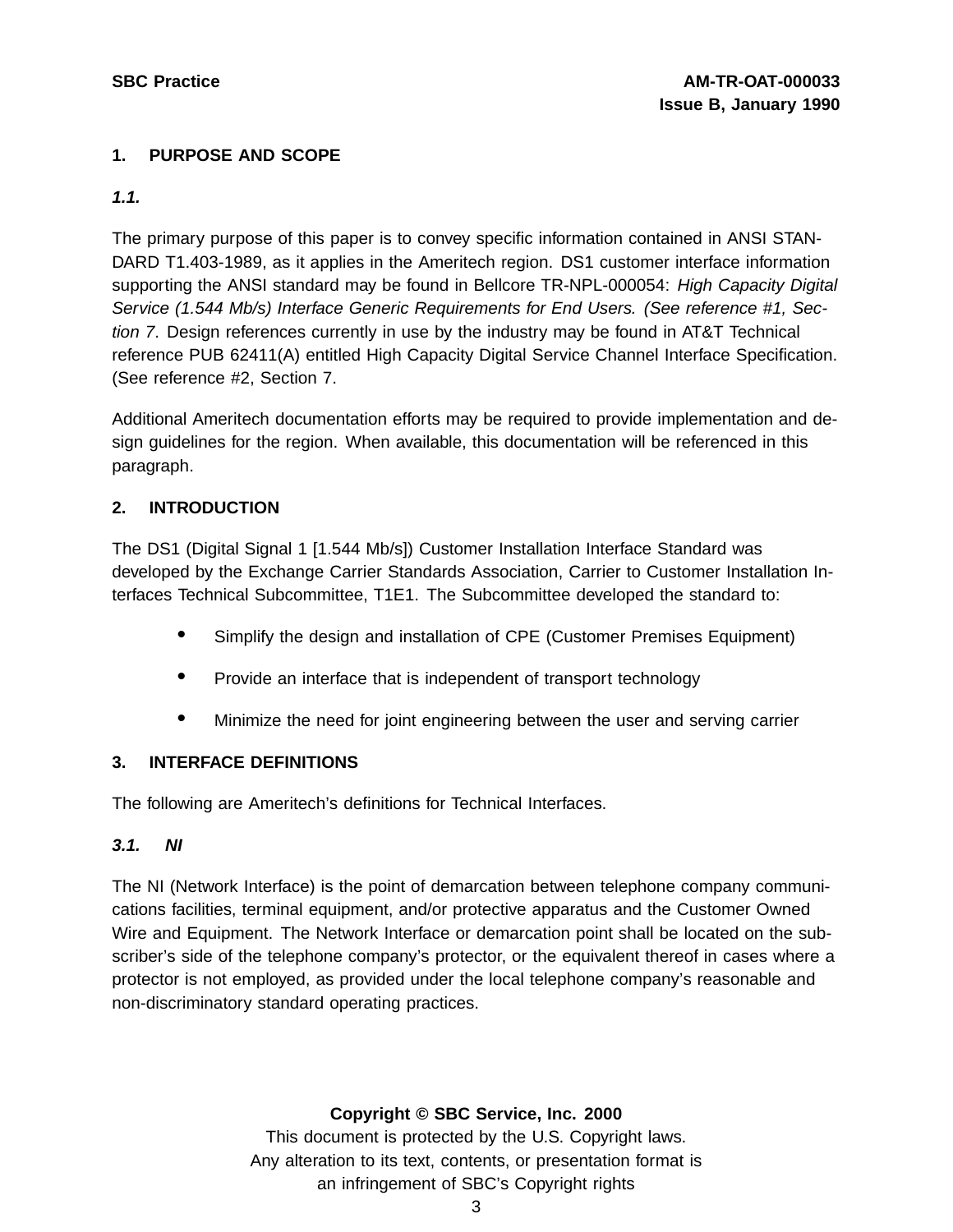## **3.2. CI**

The CI (Customer Installation) is the customer provided equipment and wiring at the customer's location on the customer side of the NI.

## **3.3. SI**

The SI (Service Interface) is that point of termination where all technical/physical parameters are defined. The SI is located at the NI or may be extended at the customer's request.

## **4. DS1 METALLIC INTERFACE**

The ANSI standard provides for a dry interface at the CI. Ameritech agrees with the standard. Direct Current power normally will not be delivered across the SI in accordance with FCC Report and Order 86-423. However, power may be provided to the customer's NCTE (Network Channel Terminating Equipment) under tariff guidelines, consistent with EIA standards, if that equipment requires line power to function. Deregulated regenerators required to implement the extention of the SI may be line powered. The last regenerator or the smart jack will provide power isolation from the SI.

In accord with the ANSI standard, the loss of the network signal at the SI shall be within the range of 0.0 to 16.5 dB at 772 kHz between 100 ohm terminations.

**Caution: To maintain compatibility with existing DS1 service, level coordination must be considered for the Customer Installation signal. Existing end section design guidelines require that the maximum allowable input power level to the line regenerator (typically - 9 dB or less) not be exceeded. The method for meeting this requirement is to carefully place the last carrier provided regenerator at a proper distance from the SI. This may not be required for new installations.**

It is recommended that a line loopback device, commonly called a smart jack, be placed in the end section for ease of maintenance. The smart jack shall be located on the network side of the NI, and shall have an RJ48/equivalent jack as an integral part of its design. If a smart jack with a non-regenerative loop-back is used, the maximum loss in the end section design should be limited to 15 dB. The smart jack may be used to provide power isolation. Generic requirements for DS1 line loopback devices are covered in TR-TSY-000312 (Functional Criteria for DS1 Interface Connector). (See reference 1, Section 7.

It is recommended that 100 ohm impedance cable with transmit and receive pairs separately shield be deployed on all customer premises for this service.

**Copyright © SBC Service, Inc. 2000**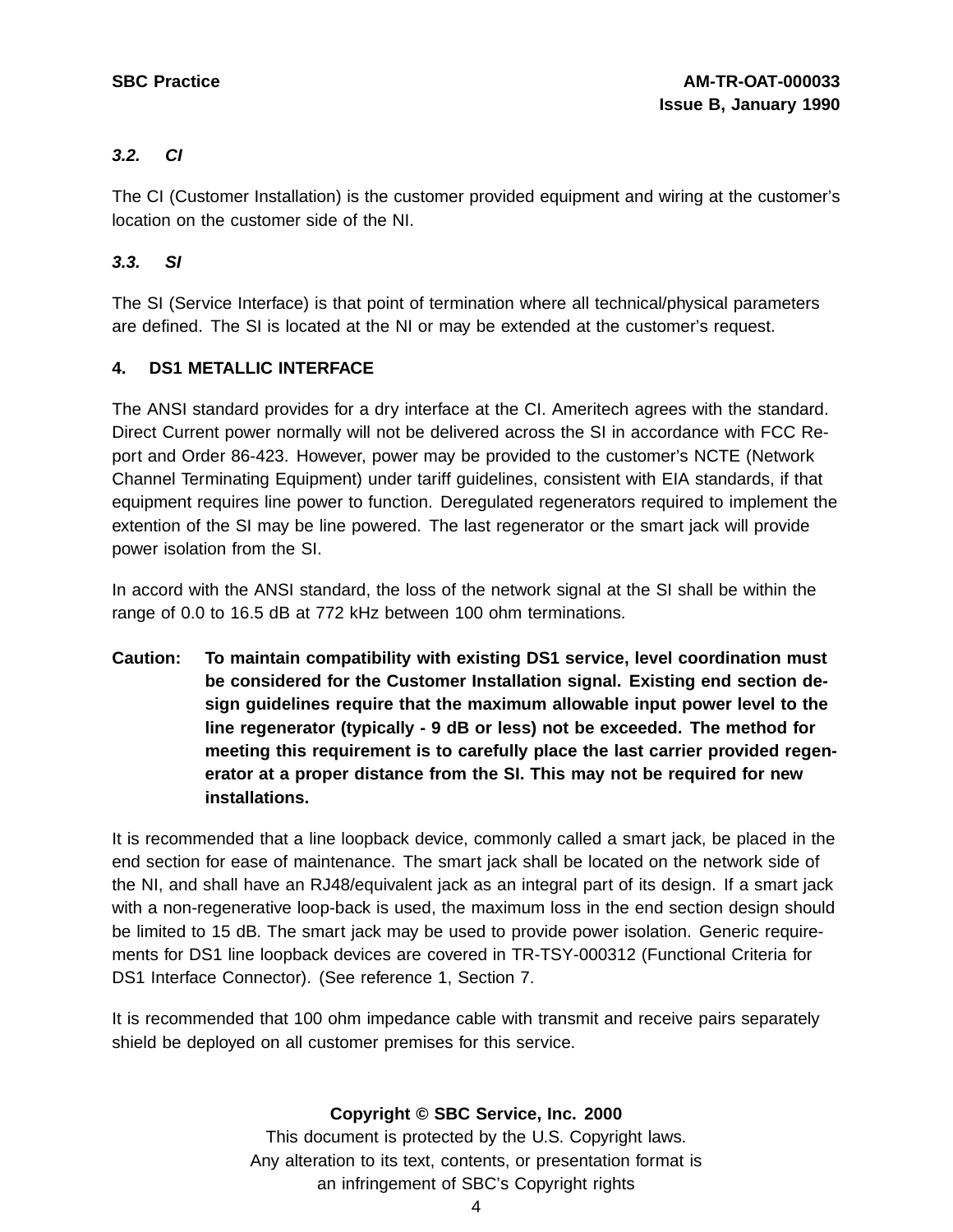### **5. DIAGRAMS**

The diagrams shown in the following figures are recommended circuit arrangements for DS1 service to the customer location. These layouts follow the ANSI T1.403-1989 standard for the metallic interface.



**Figure 1. REGENERATED LINE - COLLOCATED NI/SI**

The arrangements shown in Figure 1 cover a collocated NI/SI. All wiring and equipment on the customer side of the NI/SI is customer provided. The RJ48 is an integral part of the smart jack.

\* See Section 4 CAUTION statement.

### **Copyright © SBC Service, Inc. 2000**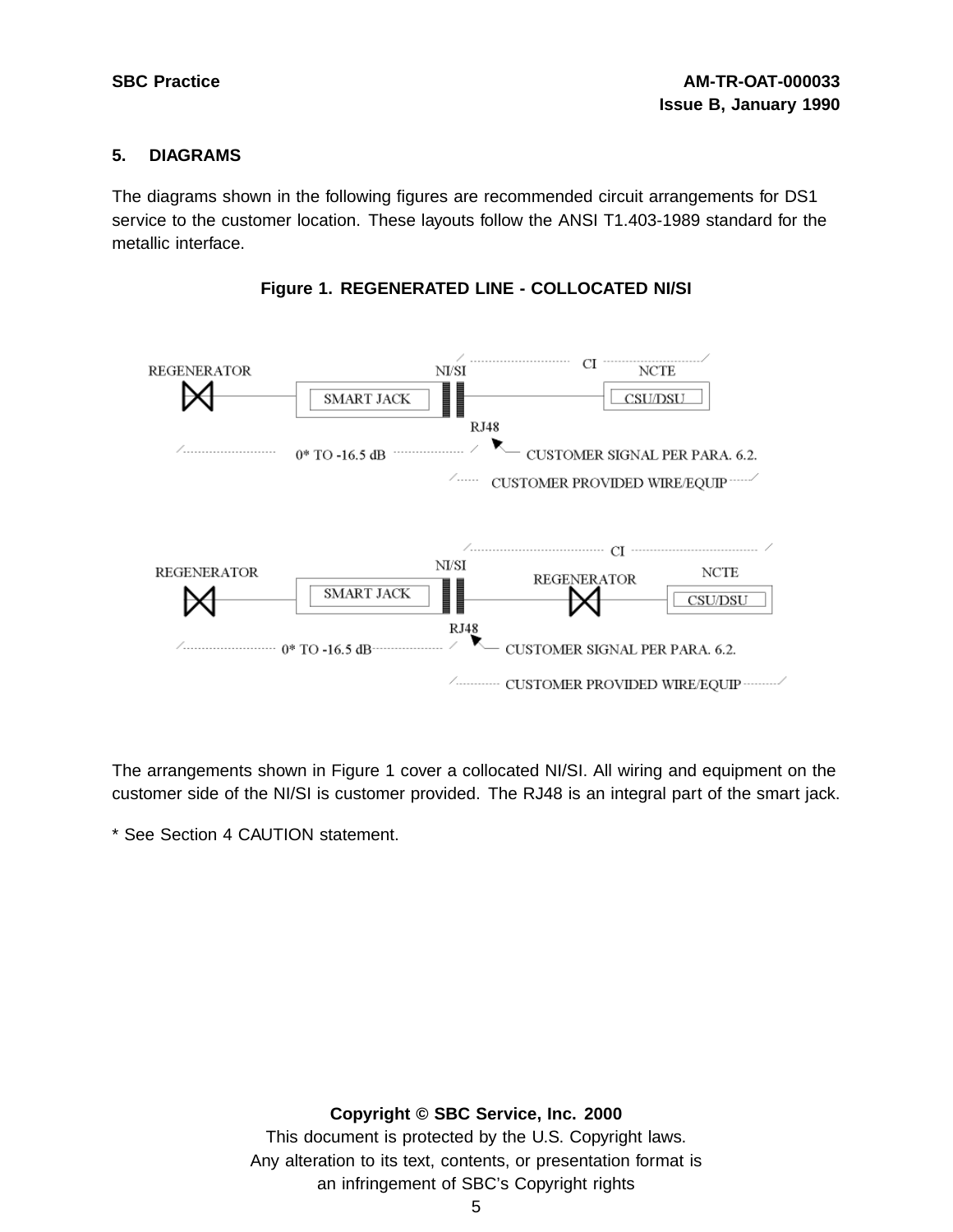

## **Figure 2. REGENERATED LINE - EXTENDED SERVICE INTERFACE**

As shown in Figure 2, and RJ48X should be used with the extended SI. The RJ48X will provide a manually operated loopback that may be operated by the customer. The RJ48X and any regenerators required on the customer side of the NI will be deregulated. The Smart Jack or last regenerator will provide power isolation from the SI.

\* See Section 4 CAUTION statement.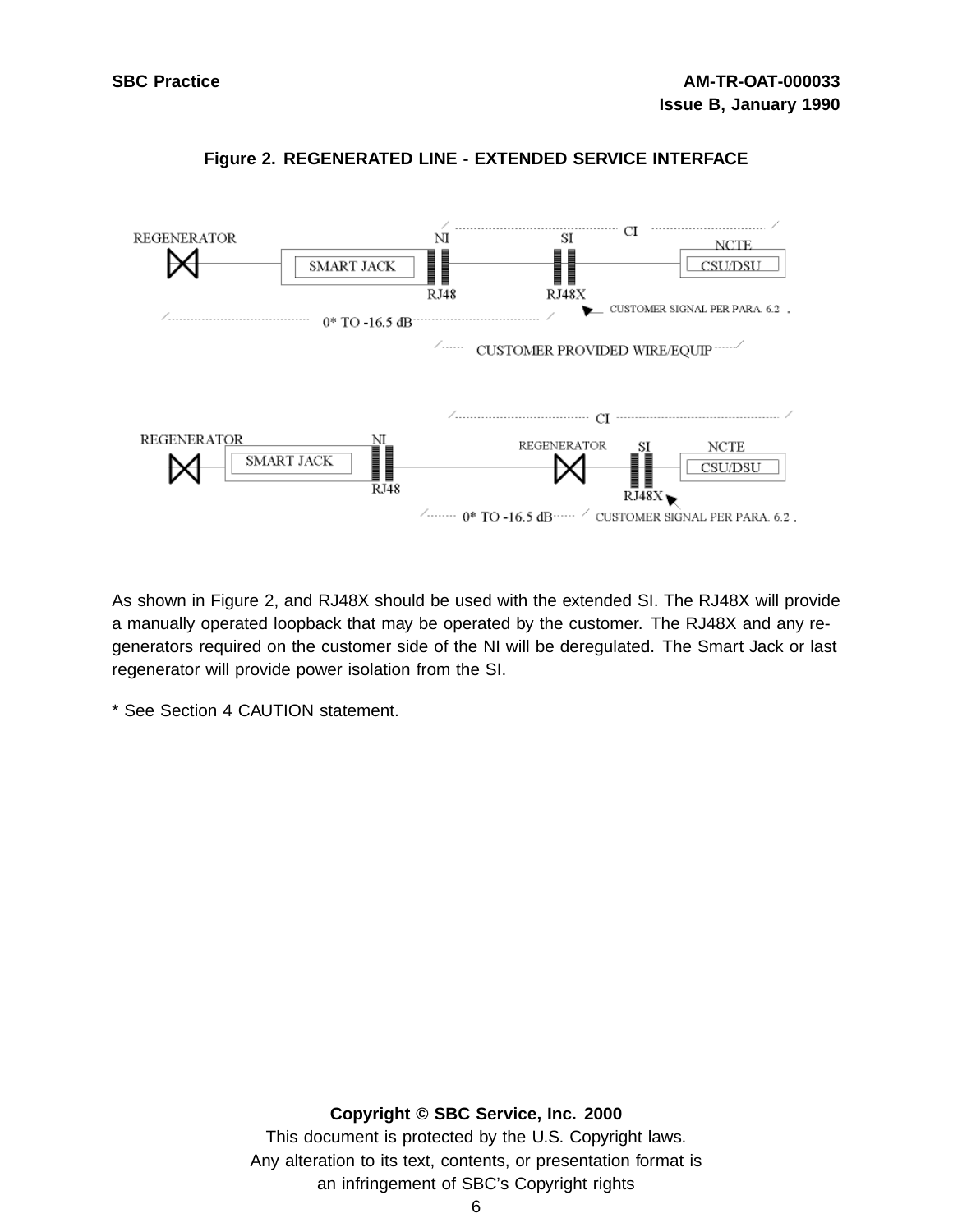

## **Figure 3. MULTIPLEXER INTERFACE COLLOCATED NI/SI**

The arrangements shown in Figure 3 cover a collocated NI/SI. All wiring and equipment on the customer side of the NI/SI are customer provided. Current designs of multiplexer and terminal equipment will readily handle 3 dB of loss at the input. A smart jack may not be required at the NI/SI due to the loopback capabilities of the multiplexer; however, the use of an RJ48X jack may be used to provide manual loopback capability.





#### **Copyright © SBC Service, Inc. 2000**